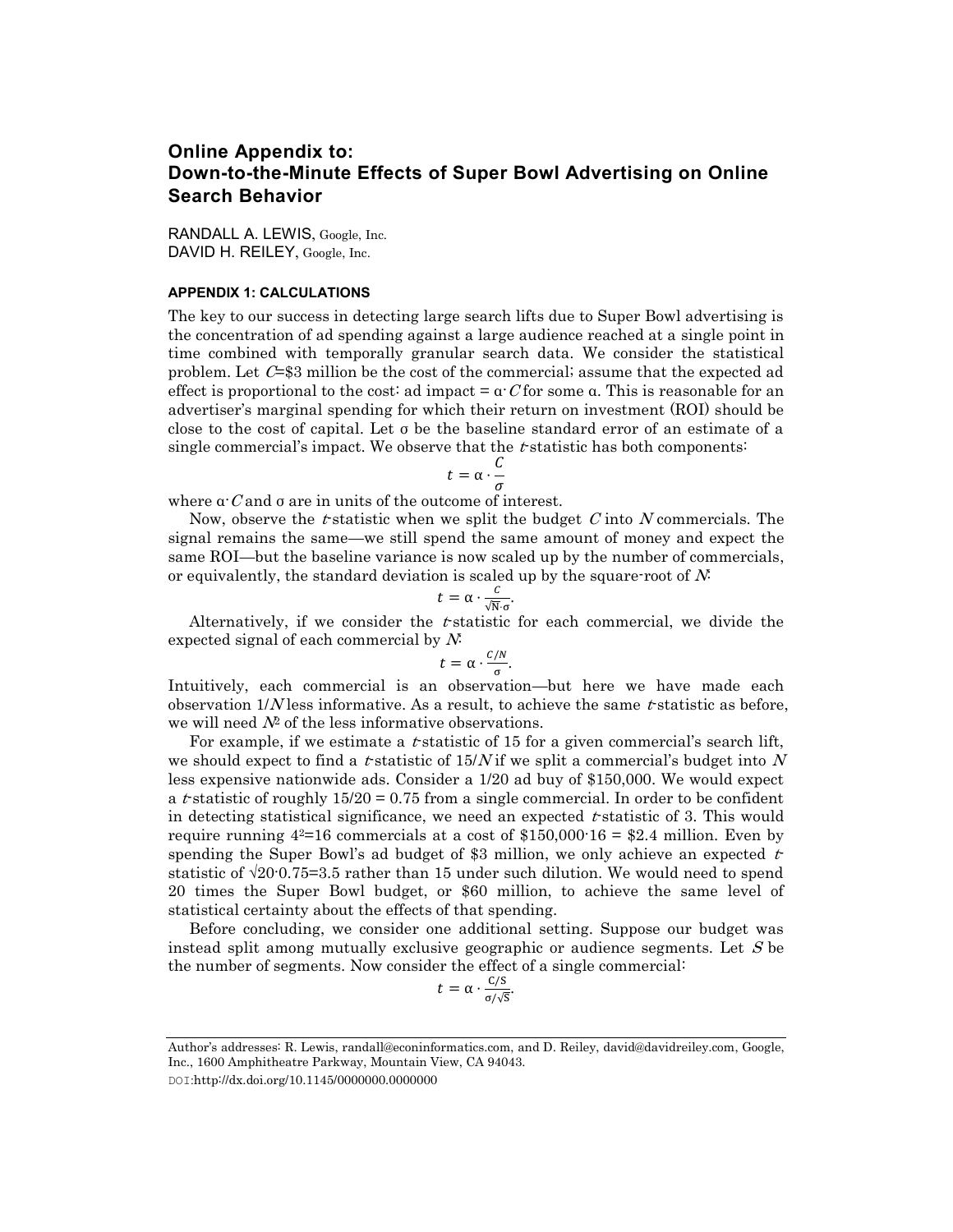Here we have divided both the signal and the noise among the segments. If the commercials and our outcomes can be accurately divided, we actually do not suffer as much as above where the noise was unaffected by splitting up the budget among  $N$ commercials. The simplified expression for segmentation follows:

$$
t = \alpha \cdot \frac{C}{\sqrt{S} \cdot \sigma}
$$

.

This expression for a single segmented ad is identical to the expression for spending the whole budget  $C$  on  $N$  nationwide ads. Therefore, we can achieve the same level of statistical precision afforded by a Super Bowl ad by segmenting. This is quite intuitive: if we ran a Super Bowl ad and observed segment-level and nationwide data, we should expect the same level of statistical significance from both outcomes.

Super Bowl commercials are perfect examples of market-level concentrated exposure in TV—economically significant ad expenditure that produces a detectable effect against a large share of individuals for whom we can observe behaviors [Lewis 2012]. We can use the equations above in conjunction with  $t$  statistics from the Super Bowl to extrapolate the statistical power of measuring brand-related search lift for other TV commercials. We already answered the question, "How many \$150,000 commercials does it take to achieve a Super-Bowl-sized  $t$ -statistic?" Now we ask, "What is the smallest commercial for which we should expect a statistically significant search lift?" We again consider nationwide and segmented commercials.

For nationwide commercials, we still face the same baseline variability in searches. We again use  $t=3$  as our requirement for reliably expecting a significant search lift and  $t=15$  as our expectation for the Super Bowl commercial's statistical significance. We compute the relative costs using the ratio of  $t$ -statistics where their numerators are proportional to cost and the denominators are the same for the single nationwide commercial (denoted with the subscript 1NC) and the Super Bowl commercial (denoted with the subscript SB):

$$
\frac{t_{\text{1NC}}}{t_{\text{SB}}} = \frac{C_{\text{1NC}}}{C}
$$
  
C<sub>1NC</sub> = \$3 million ·  $\frac{3}{15}$  = \$600,000.

Thus, a \$600,000 nationwide commercial is the least expensive commercial for which we can reliably detect a search lift for the typical Super Bowl advertiser.

Segmentation is defined as the ability to filter the search queries to the particular TV audience. For segmented commercials, the baseline variability in searches is reduced by the square-root of the segmentation factor,  $S$ . This is a result of the impact of the TV commercial's impact being focused on a smaller audience, which naturally generates a smaller cumulative variance. Again, we take the ratio of  $t$ statistics (denoting the segmented commercial with 1SC):

$$
\frac{t_{\text{1SC}}}{t_{\text{SB}}} = \frac{C_{\text{1SC}}/\sqrt{S}}{C}.
$$

We know that  $C_{1SC} = C/S$  which simplifies the expression to

$$
\frac{3}{15} = \frac{(C/S)/\sqrt{S}}{C} \Rightarrow S = 25.
$$

Therefore, for a segmented buy, we should be able to detect a TV commercial that has a Super Bowl level of per-person spending (2-3 cents) as long as it costs at least \$3 million / 25 = \$120,000. However, few other commercials achieve a Super-Bowl-sized local or segment reach of  $1/3$  for a single commercial. Adjusting for reach, r, introduces a variance scaling factor in the denominator:

$$
\sigma_{\rm S} = \sigma / \sqrt{S \cdot r / \frac{1}{3}}
$$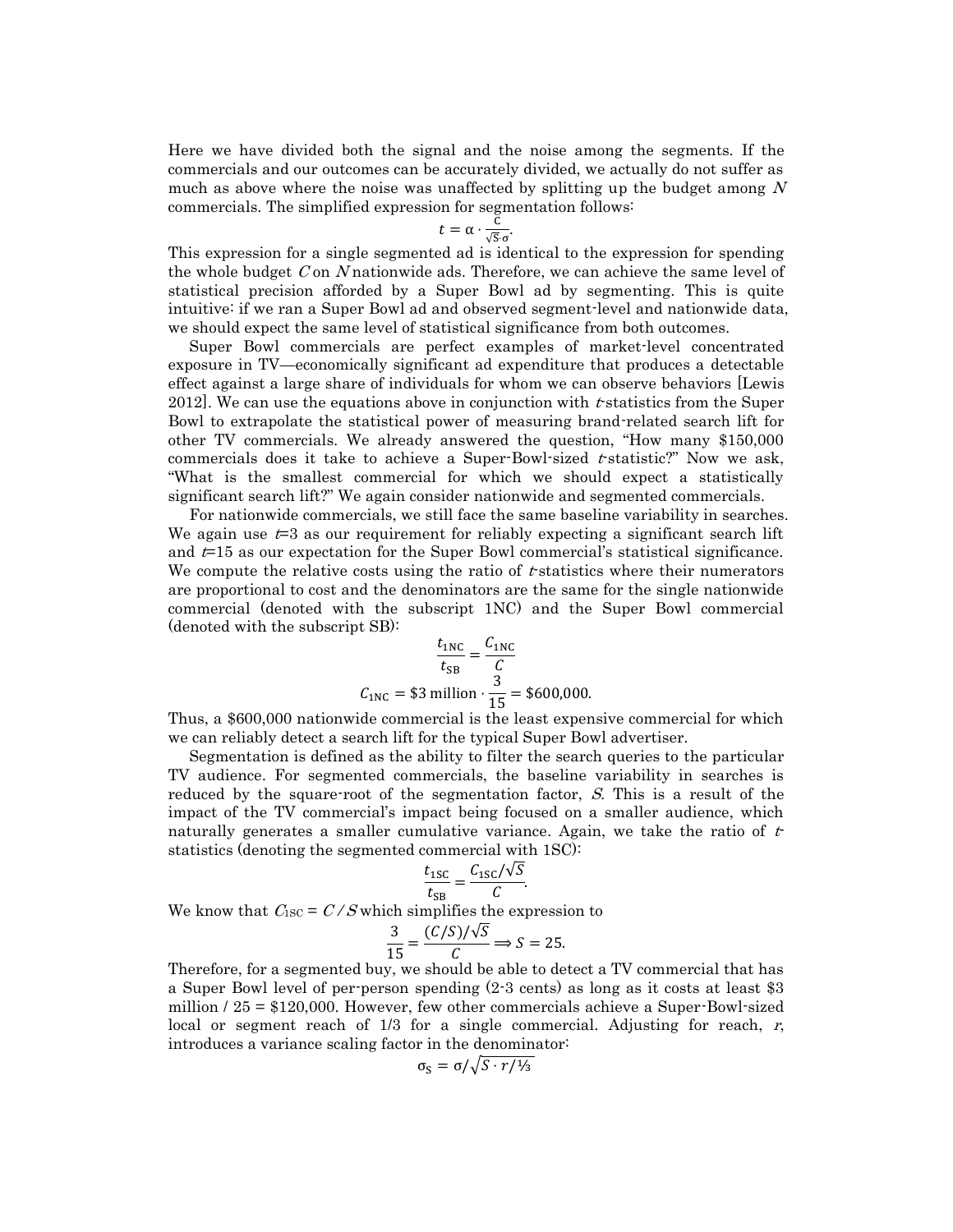which adjusts the minimum-detectable cost by a factor of  $1/3 / r$ : \$120,000 / 3r. This is still a large spend for a single commercial, but this minimum-detectable cost can be further reduced if we can identify who is or is not watching the show that the commercial airs on. The improvement gained by focusing on a narrower segment versus measuring the outcome at the national level can be extended by performing the analysis only on those individuals who were likely to have seen the ad. Given that a typical commercial reaches less than 10% of the population, other ways to exclude the 90% of non-viewers from the analysis can theoretically reduce the minimum-detectable cost by a factor of at least 3.

Understanding the practical structure and theoretical limitations of detecting the impact of TV advertising on search behavior not only illustrates the difficulty of the problem, as Super Bowl ads are atypical, but also outlines the feasibility set and opportunities to improve the signal. Online search behavior as a signal of TV commercial effectiveness can be further enhanced by advertisers and technologists.

Advertisers can design commercials to stimulate a viewer's motivation to search online. Orders of magnitude of difference in detectability are observed across products: for example, compare Doritos' much larger search lift with Pepsi's. This could easily be done by highlighting the Pepsi's broadly appealing web presence. This way of strengthening the search signal could be especially useful for advertisers who want to measure attentiveness to the TV commercial across placements.

Technologists can construct better aggregations of commercial-related queries by efficiently extracting only the data for impacted queries. This can both increase the signal by capturing affected queries that were missed in this research and decrease the noise by omitting unaffected queries that were erroneously captured. Along these same lines, only including very significantly affected queries and ignoring less significantly affected queries can also improve detectability as not every signal is worth the noise it carries along when included.

Finally, while the number of incremental searches impacts the detectability of the search lifts, the baseline search variability is the other half of the equation. Large, well-known Super Bowl advertisers may tend to have greater baseline search variability—perhaps in proportion to their size. Thus, in line with Lewis and Rao [2013], there are both affordability and detectability limitations on detecting the effects of TV commercials on search behavior. Smaller advertisers who can afford less expensive commercials may be able to detect meaningful effects from those whereas the large advertisers cannot, due to their more volatile search baseline. Thus, we note that the bounds computed here are for Super-Bowl-scale advertisers, not for all advertisers. Lewis and Rao [2013] show that the detectability of ad effects increases in the absolute cost of advertising media but decreases in the percentage of firm revenues. Future research can investigate how detectability changes with firm size.